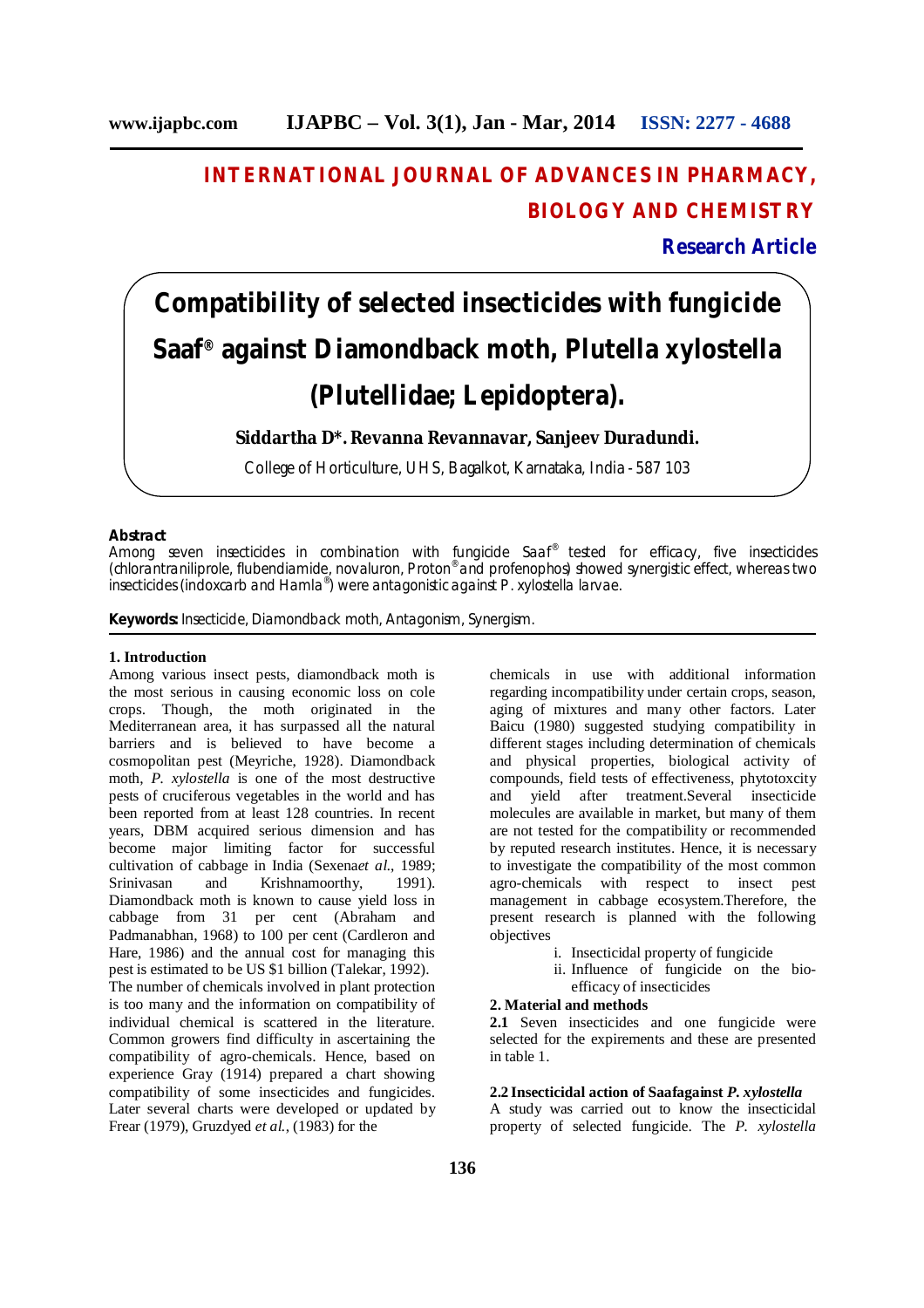larvae collected from cabbage field around Chikmagalur were reared to first generation on mustard seedlings. The third instar larvae were exposed to different concentrations of fungicide Saaf(carbendizim + mancozeb).

#### **2.2 Bioassay**

For every insecticide and fungicide mixture and individual insecticide, keeping the company's recommendation or farmer's practice as the base, five concentrations in geometric progression were used for each bioassay experiment. For every concentration, three replications of 30 third instar larvae were maintained and the leaves treated with water served as control. Fresh and uniform sized cabbage leaves were dipped in insecticide dilutions for thirty seconds and dried under room temperature. The cut ends of petioles of treated leaves were provided with wet cotton wads to retain the vigour. The treated cabbage leaves were placed in petridishes. Thirty early third instar larvae of Thirty early third instar larvae of *P. xylostella* were released on treated leaves in each petridish. The treated larvae were maintained in room temperature and the mortality was recorded at 6, 12, 18, 24, 30, 36, 42 and 48 hours after the treatment. Observed mortality data were converted to

percentages and corrected for control mortality according to Abbott(1925). Observed mortality data were converted to percentage and were subjected to probit analysis(Finney, 1971) for obtaining regression equations for dosage mortality response and to determine the  $LC_{50}$  and  $LT_{50}$  values.

#### **3. Results and discussion**

#### **3.1 Insecticidal properties of fungicide Saaf**

Certain compounds are marketed as fungicides to be used exclusively against fungal diseases. However, many workers have reported such compounds to possess insecticidal activity also. In this line a study was undertaken to evaluate the insecticidal properties of selected fungicide against third instar larvae of *P. xylostella* in the laboratory at five concentrations. The results revealed that fungicide possess insecticidal properties and the mortality was significantly more at higher concentrations. Among the fungicide, Saaf® (mancozeb + carbendazim) at 1875 ppm caused the highest mortality of 28.91 per cent (Table 2). Though, no similar studies have been reported in the literature. The available literature envisaged that contact fungicides namely mancozeb and carbendazim, are the component of Saaf® included in the present study exhibited varying levels of toxicity to some of the insects. To quote few examples, mancozeb against various insect pests have been reported. Mancozeb nine kg toxicant per hectare was effective in controlling only nymphs of *Psylla*

*pyricola* on pear (Mcmullan and Jong., 1971), *Phyllocoptruta oleivora* on citrus (Hanna and Abdelhafez., 1977). The fungicide is highly effective for the control of *Polyphagotarsonemus latus* on potato crop and the per cent efficacy ranging from 87.63 to 96.23. Similarly, insecticidal activity of carbendazim one of the component of Saaf® has been documented. Carbendazim at 0.07 per cent caused 64 per cent reduction in reproduction of alate *Schizaphis creminium* on wheat (Hendi and Kansouh, 1986) and ovicidal effect on *Scirphophaga incertulus* at 0.01 per cent concentration (Raju and Rao, 1983). Similarly, fungicides namely mancozeb and quintal caused 12.59 and 10.37 per cent larval mortality against *P. xylostella* at 200 ppm (Sreedhar, 2006). Likewise insecticidal properties of chlorothalonil were toxic against *Trichoplusia ni, Pseudoplusia includens* and *H. lea* and the size of the larvae on fungicide treated diet were smaller and slow developmental rates were exhibited when compared to untreated controls (Livingston *et al.*, 1978).

#### **3.2 Influence of fungicide Saaf on the bio-efficacy of insecticides**

Compatibility of pesticides is the behaviour of combination with reference to active component that is, whether it has maintained, reduced or potentiated its insecticidal activity. The changes in chemical contentsof individual components, their respective characters, formulation, qualities *etc.*, occurring in the mixtures have not been studied deeply for majority of chemicals. If a new chemical discovered then studying its behaviour in the presence of other chemicals is equally important to exploit utilization of more than one chemical at a time in combination. However, only few attempts have been made to study the compatibility problem in the light of increase in number of chemicals. Hence, attempts were made to study the compatibility of insecticides in combination with fungicide under laboratory conditions by using third instar larvae of *P*. *xylostella* as test insect. The toxicity of insecticides with fungicide and individual insecticides to test insect was quantified by adopting leaf dip bioassay method and the compatibility was assessed based on the median lethal concentrations( $LC_{50}$ ) and median lethal time( $LT_{50}$ ) cumulative per cent larval mortality and relative toxicity values.

The results clearly revealed that in some combinations toxicitywas enhanced while in others the toxicity was lowered. The median lethal concentrations of seven insecticides *viz.,*  chlorantraniliprole, flubendiamide, novaluron, indoxacarb, Proton®, Hamla® and profenophos were 7.21, 13.99, 74.25, 95.47, 391.74, 420.72 and 907.68 ppm, respectively (table 4). The median lethal time of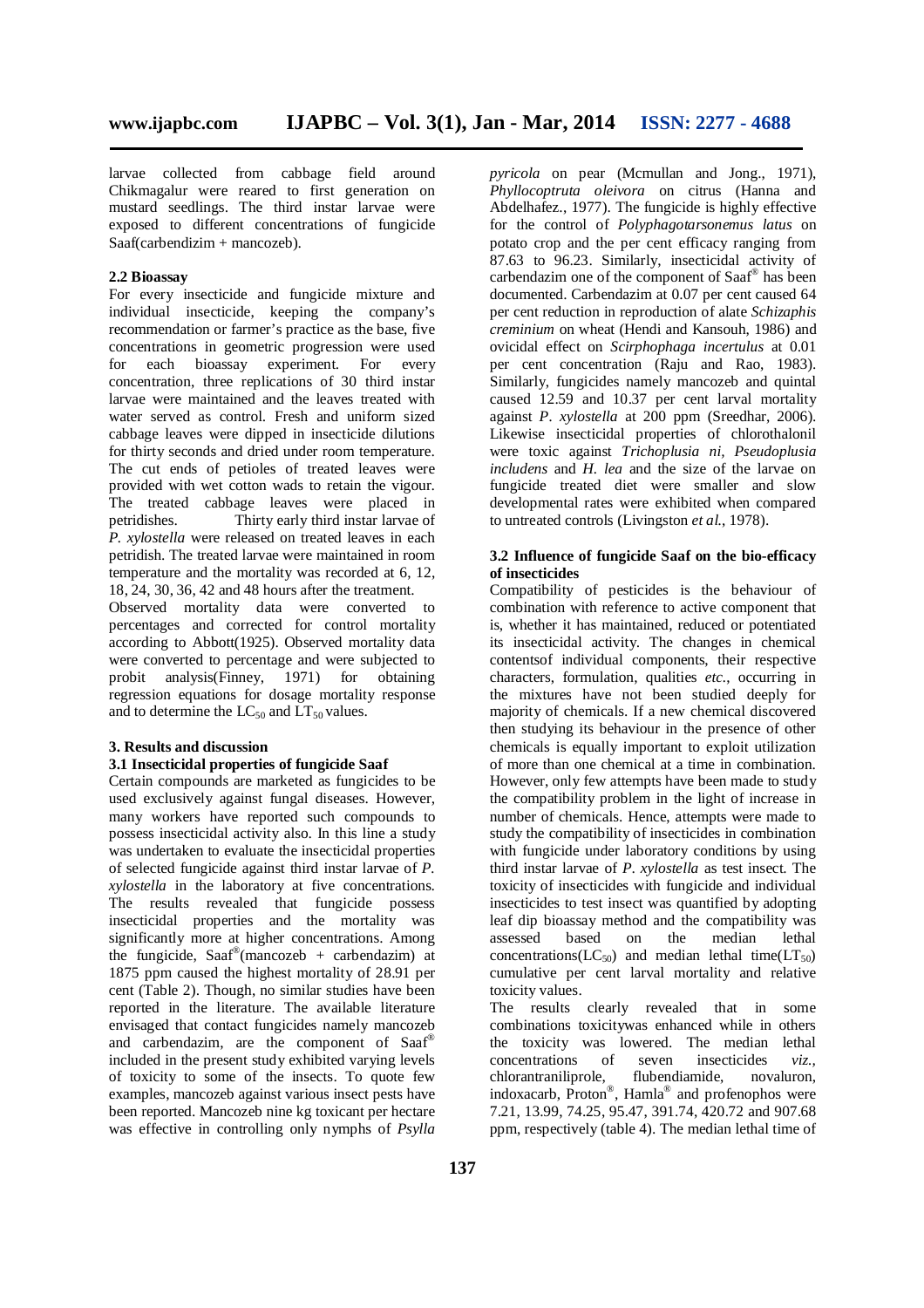seven insecticides at three different concentrations was chlorantraniliprole (27.58, 37.86 and 46.87 h) flubendiamide (30.33, 38.53 and 47.81 h), novaluron(40.82, 51.07 and 61.70 h), indoxacarb(32.35, 37.88 and 49.65 h), Proton® (35.15, 40.33 and 52.81 h), Hamla® (28.21, 34.43 and 58.49 h) and profenophos (36.19, 43.97 and 50.24 h).

Later the extent of loss or gain in toxicity of test insecticides when mixed with fungicides was quantified based on the relative toxicity, median lethal concentrations( $LC_{50}$ ), median lethal time( $LT_{50}$ ) and cumulative per cent larval mortality to ascertain the compatibility, Some combinations were more toxic and some were less toxic to the test insect compared to insecticides alone. As noticed from the earlier trials inherent insecticidal properties possessed by the fungicide contributed to the larval mortality. Thus additive effect of these fungicide and plant growth regulator with insecticides accounted for increase in mortality over insecticides alone and the antagonistic effect may be due to in-sensitization of insecticidal target sites, resulted in decrease in the susceptibility of pest species involved.

In combination with Saaf®,  $LC_{50}$  values of indoxacarb and Hamla® comparatively increased to 4699.41 and 6873.47 ppm respectively. Saaf® interacted antagonistically with withindoxacarb and Hamla<sup>®</sup> where the  $LT_{50}$  values of indoxacarb and Hamla® comparatively increased to 43.51, 48.29, 63.02 h and 39.99, 50.29, 66.85 h, respectively. Where as in cumulative larval mortality also indoxacarb(90.00, 83.33, 70.00, 36.67 and 23.33 per cent) and Hamla®(93.33, 86.67, 66.67, 41.11 and 16.67 per cent) interacted antagonistically because the larval mortality was decreased. However in combination with Saaf® per cent cumulative mortality of five insecticides after 48 hours of treatment impose were chlorantraniliprole (100.00, 96.67, 86.67, 50.00 and 33.33 per cent), flubendiamide (100.00, 96.67, 86.67, 53.33 and 40.00 per cent), novaluron (100.00, 83.33, 70.00, 40.00 and 23.33 per cent), Proton® (100.00, 93.33, 86.66, 56.67 and 40.00 per cent) and profenophos(100.00, 93.33, 83.33, 60.00 and 36.67 per cent). These five insecticides when combined with Saaf® , the mortality were increased as compared when insecticides used alone. In combination with Saaf® the  $LT_{50}$  values of five insecticides were Chlorantraniliprole (25.71, 34.23 and 44.47 h), flubendiamide(26.00, 33.81 and 44.67 h), novaluron(37.62, 50.71 and 60.77), Proton<sup>®</sup> $(35.54.$ (35.54, 40.31 and 47.68 h) and profenophos $(35.62, 40.32, 40.32)$  and  $(47.69)$  h). These five insecticides when combined with Saaf® the  $LT_{50}$ values were decreased which shows synergistic nature (table 3, 4 and 5)

No specific studies are available in the literature involving compatibility of above chemical combinations against *P. xylostella* for comparison. However Saaf<sup>®</sup> is combination of mancozeb + carbendizim. It is evident from the available literature that mancozeb potentiated the toxicity of some insecticides. Indoxacarb and thiodicarb interacted antagonistically with mancozeb 100 ppm in laboratory against *P. xylostella* larvae (Sreedhar, 2006). Aly (1997) in laboratory investigations revealed that mancozeb was more compatible with the insecticide Karate (Lambda-cyhalothrin) and Turadacupral against the adults of *Tribolium confusum*. Similarly Abbaiah(1985) reported synergistic action of mancozeb with monocrotophos against *Drosophila melanogaster.*  Dakshinamurthy(1980) observed that acephate 34.00  $ppm(LC_{50})$  with all the four concentrations of mancozeb showed no variation in the toxicity against chilli white aphid and therefore, appeared to be compatible. Mancozeb also exhibited synergistic action over carbaryl, phosphomidon and dimethoate (Tripathi*et al.,* 1983), monocrotophos 0.075 per cent against chilli pest compiex (Sitaramaraju and Srinivasrao, 1981), endosulfan against *Aphis gossypii* and *Aspondylia sesame* on sesamum (Abraham *et al.*,1977), dimethoate against *Tribolium castaneum* (Premkumar, 1978), carbaryl in controlling *Heliothis armigera* and *Spodoptera litura* (Dodd, 1979) and fenvalerate 20 EC at the rate of 75 g and monocrotophos 36 SL @ 250 ml with mancozeb 75 WP @1500 g *a.i*., per hectare against leaf hopper *Amrasca bigutulla bigutulla* (Nagia*et al.*, 1993). However, Lakshminarayana and Subbaratnam(2000) in laboratory studies reported that monocrotophos 0.52 ppm  $(LC_{50})$  in combination with four test concentrations of mancozeb*viz.,* 500, 1000, 2000 and 3000 ppm showed mortality of nymphs less than 50.0 per cent indicating antagonism between these two pesticides. Tripathi *et al.* (1983) also reported antagonistic effect of monocrotophos and fenvalerate which is due to sedimentation of mancozeb. From the above discussion present investigations on compatibility can be concluded that insecticides tested were compatible with Saaf® except the indoxcarb and Hamla® .

#### **4. Compatibility conclusion**

From the results of *in vitro* experiments on the interaction of agro-chemicals, a compatibility chart has been prepared and presented in the Table5. It may said that insecticides namely chlorantraniliprole, flubendiamide, novaluron, Proton® , profenophos in combination with Saaf® were clearly compatible against test insect. However indoxacarb and Hamla®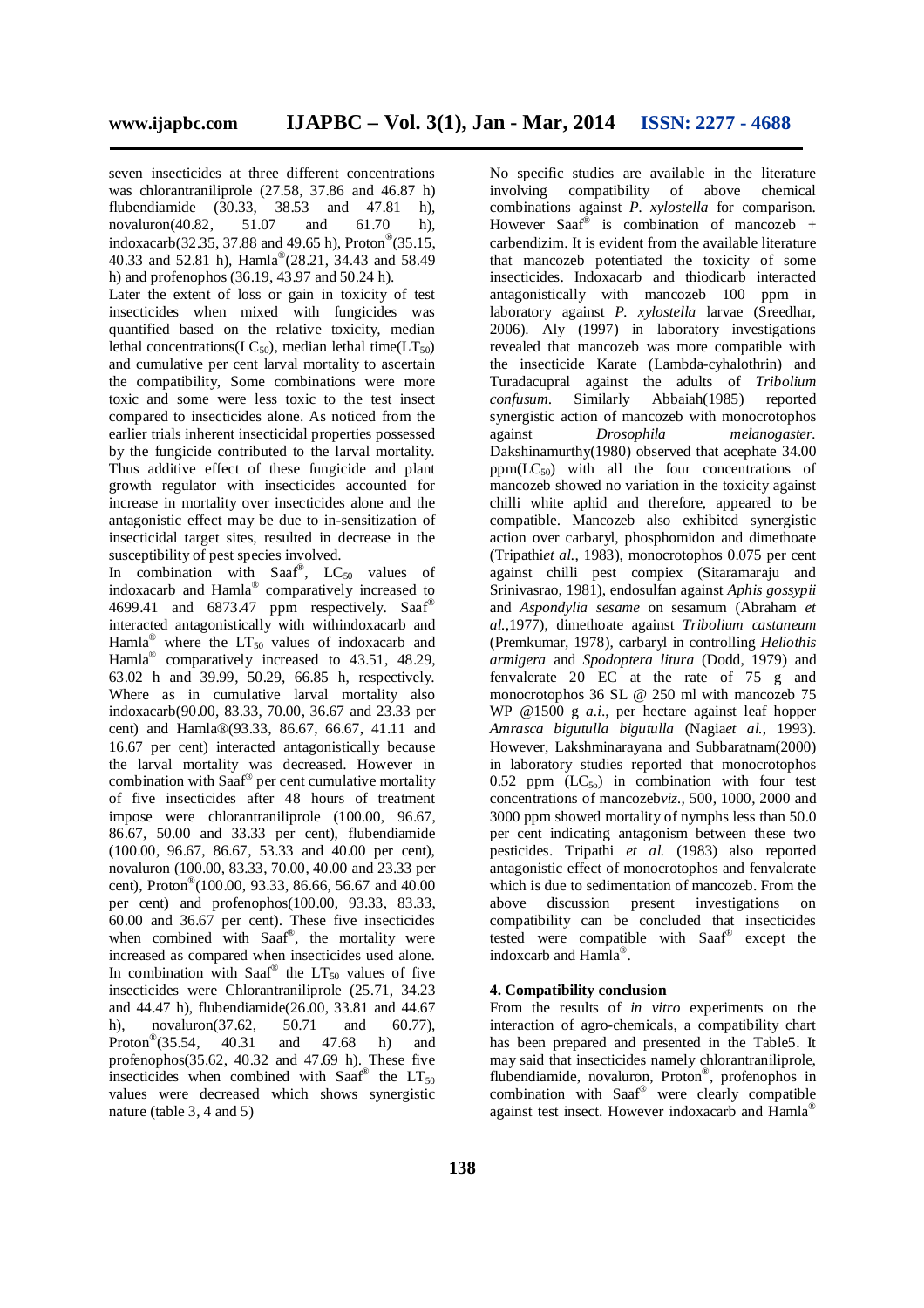in combination with Saaf® were clearly incompatible against test insect.

Interestingly, some of the combinations which behaved differently against test insect are to be viewed differently on the basis of desirable action exhibited by the chemicals in the mixture. A mixture of insecticide in combination with fungicide may cause desirable effect on insect or vice- versa. If a mixture intended to suppress insect, failed to accomplish and causes adverse effects, such a combination may be rejected. For example, indoxacarb and Hamla® in combination with Saaf® resulted in lowering of toxicity to test insect. The

literature review also highlighted such variations in compatibility of pesticides this may be due to variability in test organism or crop. In most of the studies, where compatibility among agro-chemicals tried were too low to exert desirable effects. Hence further combination is needed regarding compatibility and bio-efficacy and compatibility of various pesticidal mixtures at their recommended doses in the laboratory and under field conditions. These combinations can be evaluated for phytotoxicity in field conditions. Baseline studies can be undertaken for individual insecticides, so that the folds of resistance can be worked out.

| SI.<br>N <sub>0</sub> | Common name                                                                                                                                                                                                 | Chemical name                                                                                                                                                                                                                                        | <b>Trade name and</b><br>formulation | <b>Manufacturing company</b>                     |  |  |  |  |  |  |  |
|-----------------------|-------------------------------------------------------------------------------------------------------------------------------------------------------------------------------------------------------------|------------------------------------------------------------------------------------------------------------------------------------------------------------------------------------------------------------------------------------------------------|--------------------------------------|--------------------------------------------------|--|--|--|--|--|--|--|
|                       | <b>Insecticides</b>                                                                                                                                                                                         |                                                                                                                                                                                                                                                      |                                      |                                                  |  |  |  |  |  |  |  |
| 1.                    | Chlorantraniliprole                                                                                                                                                                                         | 3-bromo-N-[4-chloro-2-methyl-6-<br>[(methylamino)carbonyl]<br>phenyl]-1-(3-chloro-2-pyridinyl)-1H-pyrazole-5-<br>carboxamide                                                                                                                         | Coragen <sup>®</sup> 18.5 SC         | E.I. Dupont India Pvt. Ltd.,<br>Gurgaon, Haryana |  |  |  |  |  |  |  |
| $\overline{2}$ .      | Flubendiamide                                                                                                                                                                                               | $3-iodo-N'-(2-mesyl-1,1-dimethylethyl)-N-(4-$<br>[1,2,2,2-tetrafluoro-1-(trifluoromethyl)ethyl]-o-<br>tolyl } phthalamide                                                                                                                            | Fame®480 SC                          | Bayer Crop Science India Ltd.,<br>Mumbai         |  |  |  |  |  |  |  |
| 3.                    | $Chlorpyriphos +$<br>Cypermethrin                                                                                                                                                                           | $O, O$ -diethyl $O$ -3,5,6-trichloro-2-pyridyl<br>phosphorothioate +                                                                                                                                                                                 | Hamla <sup>®</sup> 505 EC            | Gharda Chemicals Ltd<br>Mumbai                   |  |  |  |  |  |  |  |
| $\overline{4}$ .      | Proton                                                                                                                                                                                                      | Cocktail of botanicals viz., Langdu root extract<br>(StellerachamaejasmeL.) - 2.9 %, CGL extract- 1.50<br>%, Brassica campestrisL.- 0.5 %, Eugenol- 9.0 %,<br>Siberian cocklour fruit extract-10%, Trace<br>elements-10 % (Venkateshaluet al., 2009) | Proton®                              | United Crop Care, Mumbai                         |  |  |  |  |  |  |  |
| 5.                    | Indoxacarb                                                                                                                                                                                                  | Methyl(S)-N-[7-choloro-2,3,4a,5-tetrahydro-4a-<br>Hethoxycarbomyl) indeno [1,2-e]-[1,3,4] oxadiazin-<br>2-ylcarbonyl]-4-(trifluromethoxy)carinilat                                                                                                   | Avaunt® $14.5$ EC                    | E.I. Dupont India Pvt. Ltd.,<br>Gurgaon, Haryana |  |  |  |  |  |  |  |
| б.                    | Novaluron                                                                                                                                                                                                   | 1-∂3-Chloro-4-(1, 1,2-trifluro-2-<br>trifluoromethoxyethoxy) Phenyl                                                                                                                                                                                  | $Rimon^@$ 10 EC                      | Indofil Chemical Company,<br>Mumbai              |  |  |  |  |  |  |  |
| 7.                    | Profenophos                                                                                                                                                                                                 | O-(4-Bromo-2-chlorophenyl)-O-ethyl-S-propyl<br>phosphorothioate                                                                                                                                                                                      | Curacron <sup>®</sup> 50 EC          | Syngenta India Ltd., Mumbai                      |  |  |  |  |  |  |  |
| <b>Fungicides</b>     |                                                                                                                                                                                                             |                                                                                                                                                                                                                                                      |                                      |                                                  |  |  |  |  |  |  |  |
| 1.                    | methyl benzimidazol-2-ylcarbamate + $[1,2-$<br>ethanediylbis[carbamodithioato]](2-)]manganese<br>Carbendazim 12%<br>mixture with $[[1,2-ethaned$ iylbis<br>$+$ Mancozeb 63%<br>[carbamodithioato]](2-)]zinc |                                                                                                                                                                                                                                                      | Saaf®                                | United Phosphorus Ltd.,<br>Ahmedabad             |  |  |  |  |  |  |  |

### **Table 1. Details of agrochemicals selected for the bioassay**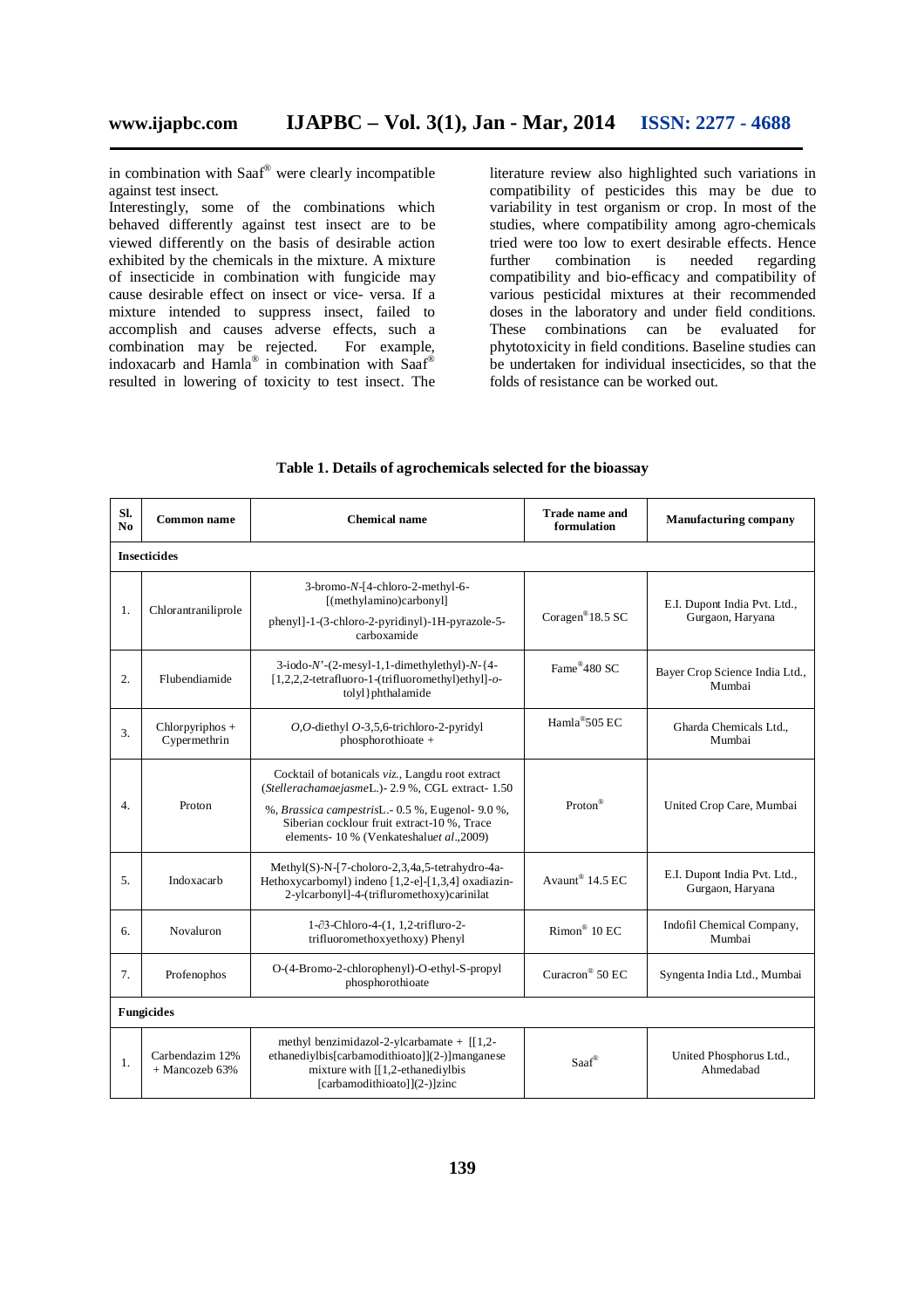|                                               | Concentration | Per cent larval mortality at different hours after treatment |                    |  |  |
|-----------------------------------------------|---------------|--------------------------------------------------------------|--------------------|--|--|
| <b>Chemicals</b>                              | (ppm)         | 24(h)                                                        | 48 (h)             |  |  |
|                                               | 1875          | 18.89<br>(25.72)                                             | 28.89<br>(32.49)   |  |  |
|                                               | 1500          | 13.33<br>(21.39)                                             | 22.22<br>(28.09)   |  |  |
| $Saaf^{\circledast}$ (Carbendazim + Mancozeb) | 1125          | 6.67<br>(14.89)                                              | 14.44<br>(22.27)   |  |  |
|                                               | 750           | 3.33<br>(10.47)                                              | 10.00<br>(18.44)   |  |  |
|                                               | 375           | 3.33<br>(10.47)                                              | 5.56<br>(13.42)    |  |  |
|                                               | 385           | 6.67<br>(14.89)                                              | 8.89<br>(17.26)    |  |  |
|                                               | 330           | 3.33<br>(10.47)                                              | 6.67<br>(14.89)    |  |  |
| Energy®                                       | 275           | $0.00\,$<br>(0.00)                                           | 3.33<br>(10.47)    |  |  |
|                                               | $220\,$       | $0.00\,$<br>(0.00)                                           | $0.00\,$<br>(0.00) |  |  |
|                                               | 165           | $0.00\,$<br>(0.00)                                           | $0.00\,$<br>(0.00) |  |  |
| Control                                       | 0.00          | 0.00<br>(0.00)                                               | $0.00\,$<br>(0.00) |  |  |
| ${\bf S}$ Em $\pm$                            |               | 0.25                                                         | 0.70               |  |  |
| $CD 1\%$                                      |               | 1.01                                                         | 2.81               |  |  |

**Table 2. Per cent mortality of** *P. xylostella* **larvae against Saaf® and Energy® formulations**

Figures in parenthesis are arc sine transformed values

|  | Table 3: Cumulative per cent larval mortality of P. xylostella against selected insecticides in combination with |                           |  |  |
|--|------------------------------------------------------------------------------------------------------------------|---------------------------|--|--|
|  |                                                                                                                  | $S\text{aaf}^{\circledR}$ |  |  |

|                                                   | Cumulative per cent larval mortality at different hours after treatment |                 |                 |                 |         |         |                 |         |  |
|---------------------------------------------------|-------------------------------------------------------------------------|-----------------|-----------------|-----------------|---------|---------|-----------------|---------|--|
| Treatments (ppm)                                  | 6 h                                                                     | 12 <sub>h</sub> | 18 <sub>h</sub> | 24 <sub>h</sub> | 30 h    | 36 h    | 42 <sub>h</sub> | 48 h    |  |
| Chlorantraniliprole + Saaf <sup>®</sup> @ 1898.13 | 3.33                                                                    | 16.67           | 36.67           | 63.33           | 90.00   | 96.67   | 100.00          | 100.00  |  |
|                                                   | (10.47)                                                                 | (24.04)         | (37.23)         | (52.71)         | (71.56) | (79.37) | (90.00)         | (90.00) |  |
| Chlorantraniliprole + Saaf <sup>®</sup> @ 1518.5  | 1.11                                                                    | 3.33            | 13.33           | 40.00           | 70.00   | 86.67   | 93.33           | 96.67   |  |
|                                                   | (3.49)                                                                  | (10.47)         | (21.39)         | (39.23)         | (56.79) | (68.53) | (75.00)         | (79.37) |  |
| Chlorantraniliprole + Saaf <sup>®</sup> @ 1138.75 | 0.00                                                                    | 0.00            | 3.33            | 16.67           | 33.33   | 60.00   | 80.00           | 86.67   |  |
|                                                   | (0.00)                                                                  | (0.00)          | (10.47)         | (24.04)         | (35.24) | (50.77) | (63.44)         | (68.53) |  |
| Chlorantraniliprole + Saaf <sup>®</sup> @ 759.25  | 0.00                                                                    | 0.00            | 0.00            | 8.89            | 16.67   | 33.33   | 43.33           | 50.00   |  |
|                                                   | (0.00)                                                                  | (0.00)          | (0.00)          | (17.26)         | (24.04) | (35.24) | (41.15)         | (45.00) |  |
| Chlorantraniliprole+ Saaf <sup>®</sup> @ 379.65   | 0.00                                                                    | 0.00            | 0.00            | 3.33            | 10.00   | 18.89   | 28.89           | 33.33   |  |
|                                                   | (0.00)                                                                  | (0.00)          | (0.00)          | (10.47)         | (18.44) | (25.72) | (32.49)         | (35.24) |  |
| Flubendiamide + Saaf <sup>®</sup> @ 1924.2        | 3.33                                                                    | 18.89           | 40.00           | 66.67           | 86.67   | 96.67   | 100.00          | 100.00  |  |
|                                                   | (10.47)                                                                 | (25.72)         | (39.23)         | (54.70)         | (68.53) | (79.37) | (90.00)         | (90.00) |  |
| Flubendiamide + Saaf <sup>®</sup> @ 1539.4        | 0.00                                                                    | 3.33            | 13.33           | 40.00           | 66.67   | 86.67   | 93.33           | 96.67   |  |
|                                                   | (0.00)                                                                  | (10.47)         | (21.39)         | (39.23)         | (54.70) | (68.53) | (75.00)         | (79.37) |  |

Cont…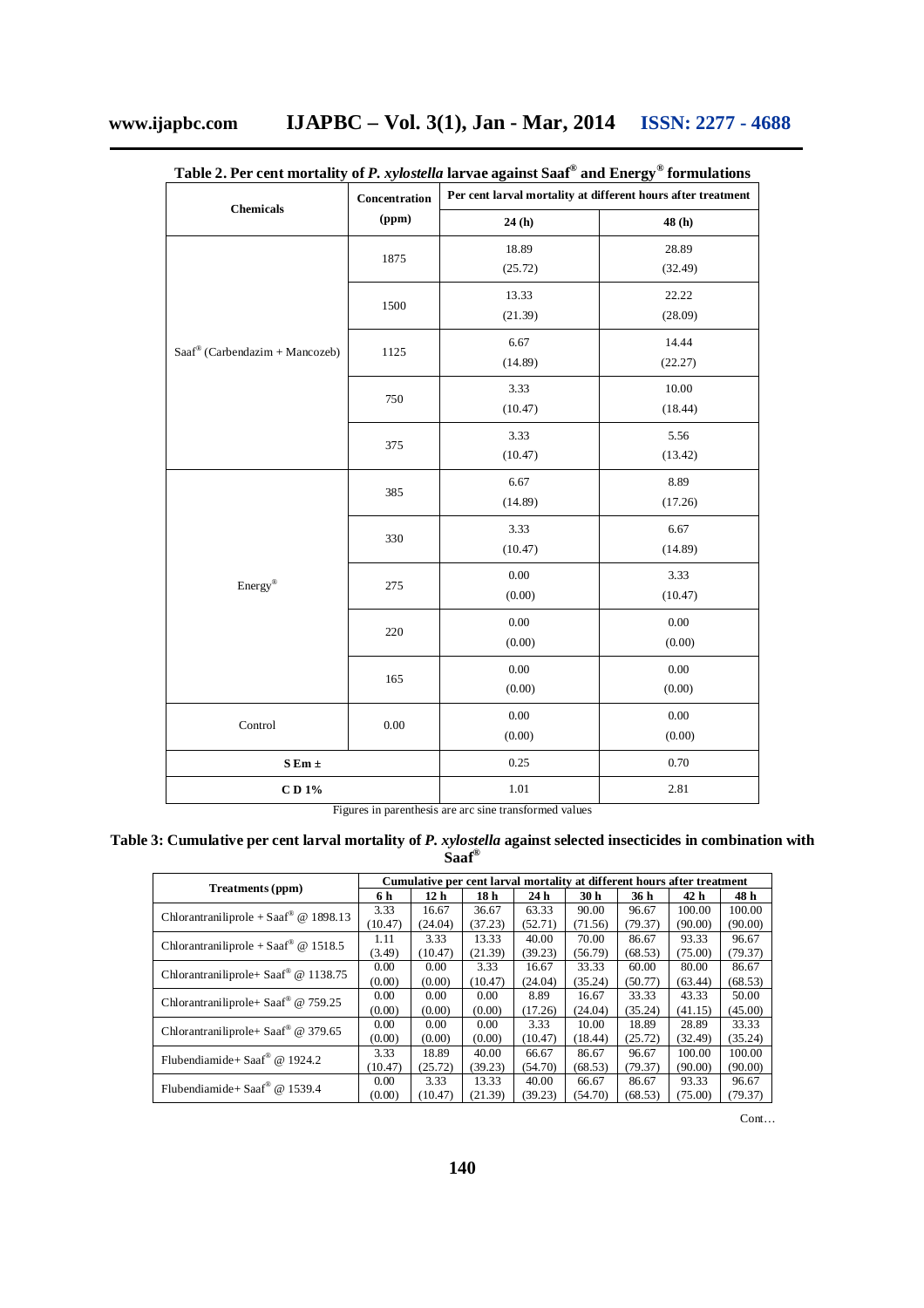**www.ijapbc.com IJAPBC – Vol. 3(1), Jan - Mar, 2014 ISSN: 2277 - 4688**

|                                                 |                |                 |                 |                  | Cumulative per cent larval mortality at different hours after treatment |                  |                  |                  |
|-------------------------------------------------|----------------|-----------------|-----------------|------------------|-------------------------------------------------------------------------|------------------|------------------|------------------|
| Treatments (ppm)                                | 6 h            | 12 <sub>h</sub> | 18 <sub>h</sub> | 24 h             | 30 h                                                                    | 36 h             | 42 h             | 48 h             |
| Flubendiamide+ Saaf® @ 1154.5                   | 0.00           | 0.00            | 3.33            | 13.33            | 33.33                                                                   | 60.00            | 76.67            | 86.67            |
|                                                 | (0.00)         | (0.00)          | (10.47)         | (21.39)          | (35.24)                                                                 | (50.77)          | (61.07)          | (68.53)          |
| Flubendiamide+ Saaf® @ 769.68                   | 0.00           | 0.00            | 0.00            | 3.33             | 14.44                                                                   | 31.11            | 43.33            | 53.33            |
|                                                 | (0.00)         | (0.00)          | (0.00)          | (10.47)          | (22.27)                                                                 | (33.89)          | (41.15)          | (46.89)          |
| Flubendiamide+ Saaf® @ 384.84                   | 0.00           | 0.00            | 0.00            | 0.00             | 3.33                                                                    | 11.11            | 24.44            | 40.00            |
|                                                 | (0.00)         | (0.00)          | (0.00)          | (0.00)           | (10.47)                                                                 | (19.42)          | (29.59)          | (39.23)          |
| Novaluron+ Saaf®@ 1975                          | 0.00           | 6.67            | 16.67           | 30.00            | 50.00                                                                   | 73.33            | 93.33            | 100.00           |
|                                                 | (0.00)<br>0.00 | (14.89)<br>3.33 | (24.04)<br>6.67 | (33.21)          | (45.00)<br>43.33                                                        | (58.89)<br>66.67 | (75.00)          | (90.00)          |
| Novaluron+ Saaf®@ 1590                          | (0.00)         | (10.47)         | (14.89)         | 20.00<br>(26.56) | (41.15)                                                                 | (54.70)          | 80.00<br>(63.44) | 83.33<br>(65.88) |
|                                                 | 0.00           | 0.00            | 3.33            | 10.00            | 21.11                                                                   | 34.44            | 54.44            | 70.00            |
| Novaluron+ Saaf®@1205                           | (0.00)         | (0.00)          | (10.47)         | (18.44)          | (27.33)                                                                 | (35.90)          | (47.52)          | (56.79)          |
|                                                 | 0.00           | 0.00            | 0.00            | 3.33             | 6.67                                                                    | 15.56            | 25.56            | 40.00            |
| Novaluron+ Saaf®@ 820                           | (0.00)         | (0.00)          | (0.00)          | (10.47)          | (14.89)                                                                 | (23.16)          | (30.32)          | (39.23)          |
| Novaluron+ Saaf®@ 435                           | 0.00           | 0.00            | 0.00            | 0.00             | 3.33                                                                    | 6.67             | 13.33            | 23.33            |
|                                                 | (0.00)         | (0.00)          | (0.00)          | (0.00)           | (10.47)                                                                 | (14.89)          | (21.39)          | (28.86)          |
| Indoxacarb+ Saaf®@2092.5                        | 0.00           | 3.33            | 14.44           | 31.11            | 56.67                                                                   | 76.67            | 86.67            | 90.00            |
|                                                 | (0.00)         | (10.47)         | (22.27)         | (33.89)          | (48.79)                                                                 | (61.07)          | (68.53)          | (71.56)          |
| Indoxacarb+ Saaf®@1681.5                        | 0.00           | 0.00            | 6.67            | 30.00            | 56.67                                                                   | 73.33            | 80.00            | 83.33            |
|                                                 | (0.00)         | (0.00)          | (14.89)         | (33.21)          | (48.79)                                                                 | (58.89)          | (63.44)          | (65.88)          |
| Indoxacarb+ Saaf®@1270                          | 0.00           | 0.00            | 3.33            | 13.33<br>(21.39) | 30.00                                                                   | 50.00            | 66.67<br>(54.70) | 70.00            |
|                                                 | (0.00)<br>0.00 | (0.00)<br>0.00  | (10.47)<br>0.00 | 8.89             | (33.21)<br>15.56                                                        | (45.00)<br>23.33 | 33.33            | (56.79)<br>36.67 |
| Indoxacarb+ Saaf®@858.75                        | (0.00)         | (0.00)          | (0.00)          | (17.26)          | (23.16)                                                                 | (28.86)          | (35.24)          | (37.23)          |
|                                                 | 0.00           | 0.00            | 3.33            | 6.67             | 13.33                                                                   | 16.67            | 20.00            | 23.33            |
| Indoxacarb+ Saaf®@447.5                         | (0.00)         | (0.00)          | (10.47)         | (14.89)          | (21.39)                                                                 | (24.04)          | (26.56)          | (28.86)          |
| Proton <sup>®</sup> + Saaf <sup>®</sup> @2767.5 | 0.00           | 6.67            | 20.00           | 40.00            | 60.00                                                                   | 80.00            | 93.33            | 100.00           |
|                                                 | (0.00)         | (14.89)         | (26.56)         | (39.23)          | (50.77)                                                                 | (63.44)          | (75.00)          | (90.00)          |
| Proton <sup>®</sup> + Saaf® @2243.75            | 0.00           | 0.00            | 10.00           | 30.00            | 50.00                                                                   | 70.00            | 86.67            | 93.33            |
|                                                 | (0.00)         | (0.00)          | (18.44)         | (33.21)          | (45.00)                                                                 | (56.79)          | (68.53)          | (75.00)          |
| Proton®+ Saaf® @1720                            | 0.00           | 0.00            | 10.00           | 30.00            | 50.00                                                                   | 66.67            | 80.00            | 86.67            |
|                                                 | (0.00)         | (0.00)          | (18.44)         | (33.21)          | (45.00)                                                                 | (54.70)          | (63.44)          | (68.53)          |
| Proton®+ Saaf® @1196.25                         | 0.00           | 0.00            | 3.33            | 8.89             | 20.00                                                                   | 36.67            | 50.00            | 56.67            |
|                                                 | (0.00)<br>0.00 | (0.00)<br>0.00  | (10.47)<br>0.00 | (17.26)<br>3.33  | (26.56)<br>10.00                                                        | (37.23)<br>18.89 | (45.00)<br>33.33 | (48.79)<br>40.00 |
| Proton®+ Saaf® @672.5                           | (0.00)         | (0.00)          | (0.00)          | (10.47)          | (18.44)                                                                 | (25.72)          | (35.24)          | (39.23)          |
|                                                 | 0.00           | 10.00           | 26.67           | 53.33            | 73.33                                                                   | 83.33            | 90.00            | 93.33            |
| Hamla <sup>®</sup> + Saaf® @2700                | (0.00)         | (18.44)         | (31.05)         | (46.89)          | (58.89)                                                                 | (65.88)          | (71.56)          | (75.00)          |
| Hamla <sup>®</sup> + Saaf®@2187.5               | 0.00           | 3.33            | 10.00           | 26.67            | 45.56                                                                   | 65.56            | 78.89            | 86.67            |
|                                                 | (0.00)         | (10.47)         | (18.44)         | (31.05)          | (42.42)                                                                 | (54.04)          | (62.65)          | (68.53)          |
|                                                 | 0.00           | 0.00            | 3.33            | 10.00            | 26.67                                                                   | 46.67            | 60.00            | 66.67            |
| Hamla <sup>®</sup> + Saaf®@1675                 | (0.00)         | (0.00)          | (10.47)         | (18.44)          | (31.05)                                                                 | (43.05)          | (50.77)          | (54.70)          |
|                                                 | 0.00           | 0.00            | 3.33            | 8.89             | 15.56                                                                   | 24.44            | 30.00            | 41.11            |
| Hamla®+ Saaf®@1162                              | (0.00)         | (0.00)          | (10.47)         | (17.26)          | (23.16)                                                                 | (29.59)          | (33.21)          | (39.87)          |
|                                                 |                |                 |                 |                  |                                                                         |                  |                  |                  |
| Hamla <sup>®</sup> + Saaf®@650                  | 0.00<br>(0.00) | 0.00<br>(0.00)  | 3.33<br>(10.47) | 6.67<br>(14.89)  | 6.67<br>(14.89)                                                         | 10.00<br>(18.44) | 13.33<br>(21.39) | 16.67<br>(24.04) |
|                                                 |                |                 |                 |                  |                                                                         |                  |                  |                  |
| Profenophos+ Saaf®@3625                         | 0.00           | 6.67            | 16.67           | 32.22            | 57.78                                                                   | 80.00            | 93.33            | 100.00           |
|                                                 | (0.00)         | (14.89)         | (24.04)         | (34.56)          | (49.45)                                                                 | (63.44)          | (75.00)          | (90.00)          |
| Profenophos+ Saaf®@3000                         | $0.00\,$       | 3.33            | 10.00           | 26.67            | 46.67                                                                   | 73.33            | 90.00            | 93.33            |
|                                                 | (0.00)         | (10.47)         | (18.44)         | (31.05)          | (43.05)                                                                 | (58.89)          | (71.56)          | (75.00)          |
| Profenophos+ Saaf® @2375                        | $0.00\,$       | $0.00\,$        | 3.33            | 16.67            | 33.33                                                                   | 56.67            | 76.67            | 83.33            |
|                                                 | (0.00)         | (0.00)          | (10.47)         | (24.04)          | (35.24)                                                                 | (48.79)          | (61.07)          | (65.88)          |
| Profenophos+ Saaf®@ 1750                        | 0.00           | 0.00            | 3.33            | 13.33            | 26.67                                                                   | 43.33            | 53.33            | 60.00            |
|                                                 | (0.00)         | (0.00)          | (10.47)         | (21.39)          | (31.05)                                                                 | (41.15)          | (46.89)          | (50.77)          |
|                                                 | 0.00           | 0.00            | 0.00            | 3.33             | 10.00                                                                   | 23.33            | 30.00            | 36.67            |
| Profenophos+ Saaf®@ 1125                        | (0.00)         | (0.00)          | (0.00)          | (10.47)          | (18.44)                                                                 | (28.86)          | (33.21)          | (37.23)          |
|                                                 | 0.00           | $0.00\,$        | 0.00            | $0.00\,$         | 0.00                                                                    | 0.00             | 0.00             | 0.00             |
| Control                                         | (0.00)         | (0.00)          | (0.00)          | (0.00)           | (0.00)                                                                  | (0.00)           | (0.00)           | (0.00)           |
|                                                 |                |                 |                 |                  |                                                                         | 0.38             | 0.27             |                  |
| $S Em \pm$                                      | 0.59           | 0.14            | 0.15            | 0.43             | 0.33                                                                    |                  |                  | 0.11             |
| CD 1%                                           | 2.21           | 0.53            | 0.56            | 1.62             | 0.93                                                                    | 1.07             | 1.02             | 0.41             |
| Cv 1%                                           | ÷              | 4.89            | 1.94            | 3.03             | 1.59                                                                    | 1.43             | 0.87             | 0.31             |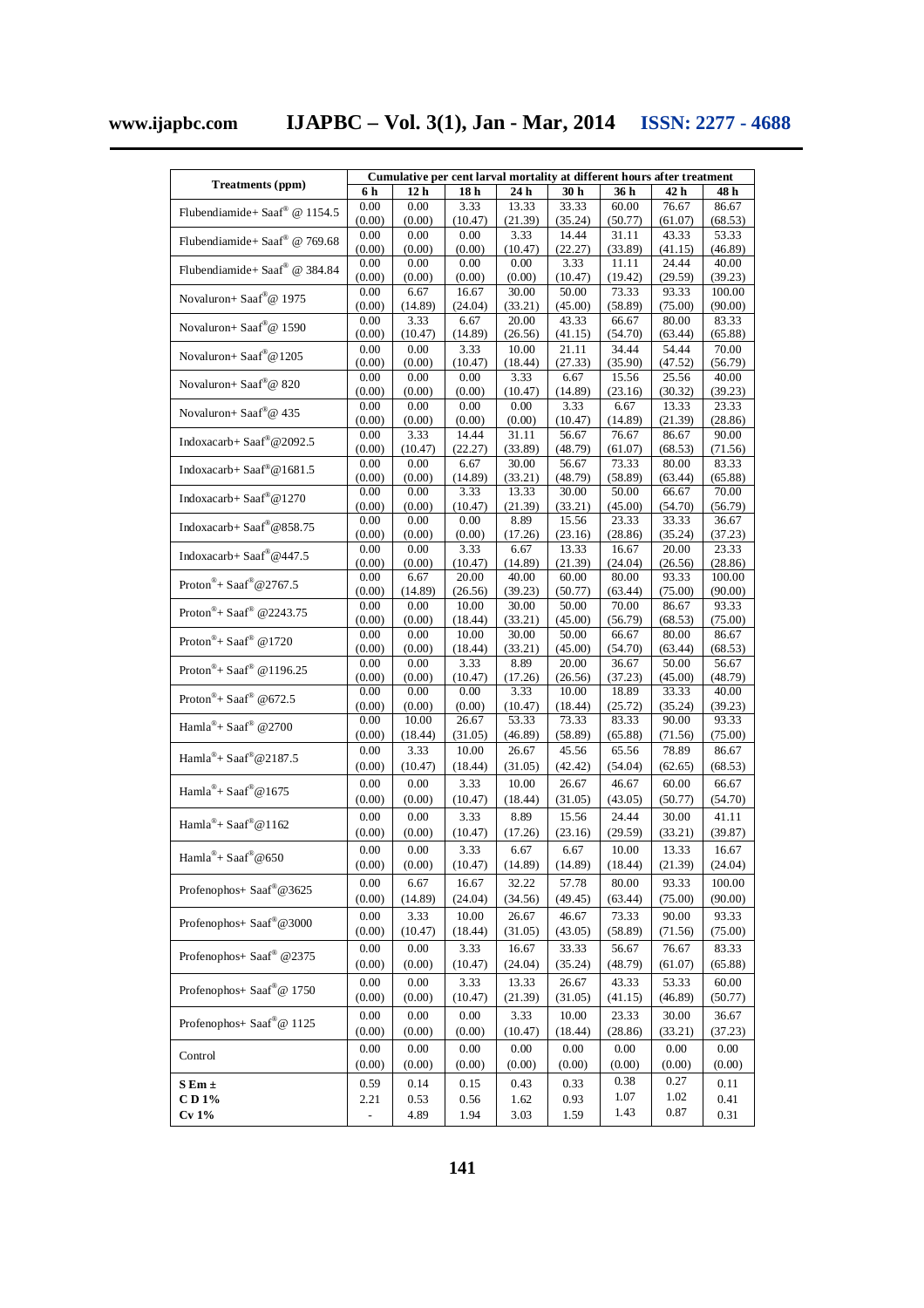| <b>Treatments</b>                       | $\chi^2$ | <b>Regression equation</b><br>$Y = a \pm bx$ | $LC_{50}$ (ppm) | <b>Fiducial limits at 95%</b><br>(ppm) | $LC_{99}$<br>(ppm) |
|-----------------------------------------|----------|----------------------------------------------|-----------------|----------------------------------------|--------------------|
| Chlorantraniliprole                     | 5.09     | $2.98 \pm 3.47x$                             | 7.21            | 5.71-8.55                              | 33.69              |
| $Chlorantrainliprole + Saaf^@$          | 4.94     | $10.24 \pm 3.71x$                            | 569.53          | 454.47-671.75                          | 2406.79            |
| Flubendiamide                           | 5.36     | $3.59 \pm 3.14x$                             | 13.99           | 4.18-20.69                             | 77.06              |
| Flubendiamide + $Saaf^{\circledast}$    | 5.09     | $9.23 \pm 3.39x$                             | 529.30          | 402.90-636.81                          | 2568.22            |
| Novaluron                               | 1.33     | $22.13 \pm 11.83x$                           | 74.25           | 70.51-77.29                            | 89.55              |
| Novaluron + Saaf <sup>®</sup>           | 5.46     | $10.66 \pm 3.36x$                            | 808.13          | 438.44-1129.50                         | 3482.57            |
| Indoxacarb                              | 3.44     | $10.54 \pm 5.32x$                            | 95.47           | 82.13-106.66                           | 261.00             |
| Indoxacarb + $S$ aaf®                   | 2.76     | $9.32 \pm 3.17x$                             | 869.26          | 705.48-1024.31                         | 4699.41            |
| Proton <sup>®</sup>                     | 3.45     | $13.82 \pm 5.33x$                            | 391.74          | 337.02-437.63                          | 1070.27            |
| $Proton^{\circledR} + Saaf^{\circledR}$ | 3.75     | $10.97 \pm 3.72x$                            | 882.89          | 688.34-1042.27                         | 3719.39            |
| Hamla®                                  | 2.82     | $17.12 \pm 6.52x$                            | 420.72          | 378.84-460.18                          | 956.20             |
| $Hamla^{\circledR} + Saaf^{\circledR}$  | 7.80     | $8.95 \pm 2.93x$                             | 1111.03         | 218.54-1650.53                         | 6873.47            |
| Profenophos                             | 1.65     | $19.17\pm 6.48x$                             | 907.68          | 798.81-993.35                          | 2074.43            |
| Profenophos + Saaf®                     | 6.18     | $13.95 \pm 4.40x$                            | 1474.85         | 454.80-1991.45                         | 4977.90            |

**Table 4. The dosage-mortality response of** *P. xylostella* **larvae to selected insecticides in combination with Saaf®**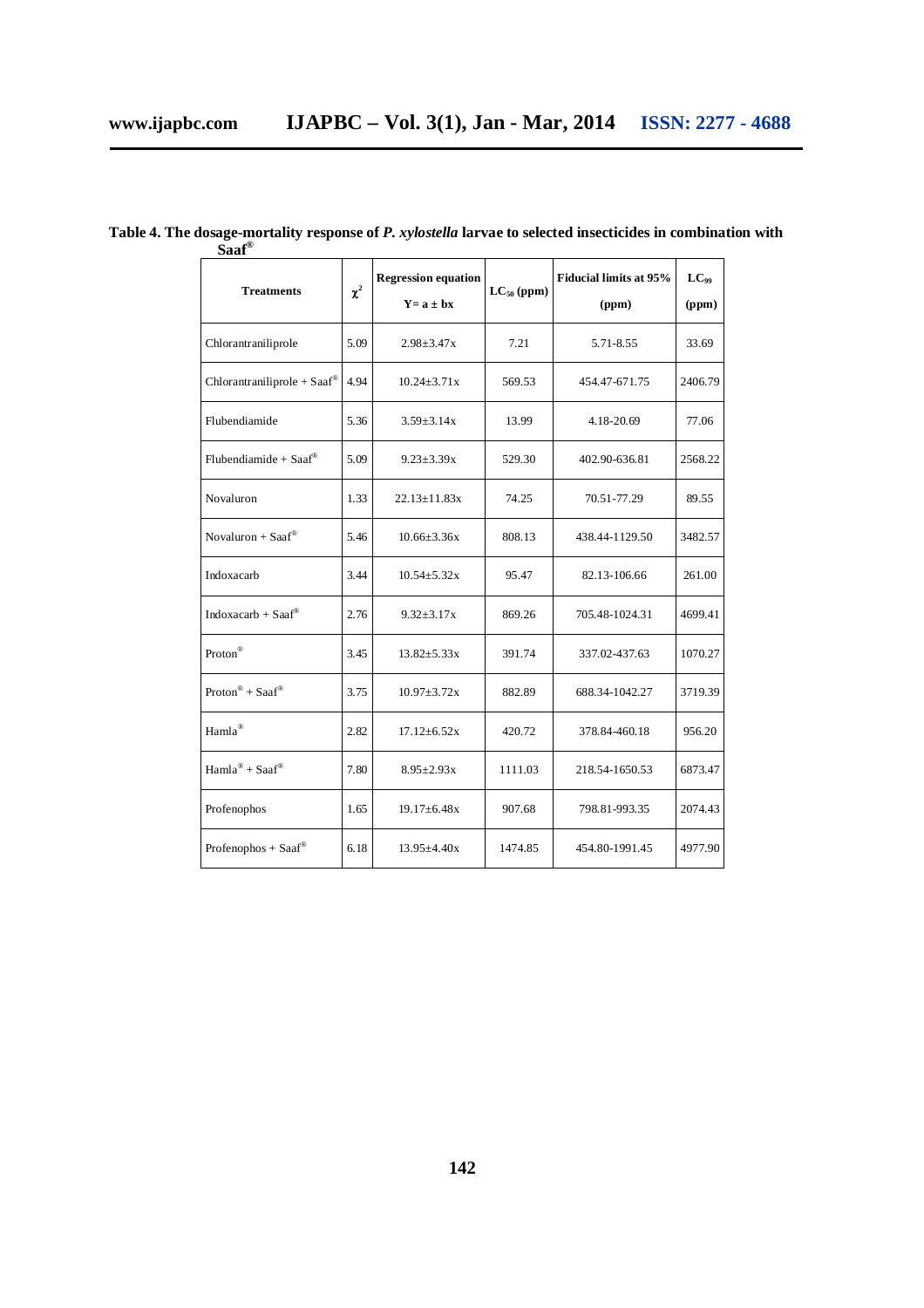| <b>Treatments (ppm)</b>               | $\chi^2$ | <b>Regression equation</b><br>$Y = a \pm bx$ | $LT_{50}$ (h) | Fiducial limits at 95% (ppm) | $LT_{99}$ (h) |
|---------------------------------------|----------|----------------------------------------------|---------------|------------------------------|---------------|
| Chlorantraniliprole + Saaf® @ 1898.13 | 6.54     | $4.64 \pm 3.29x$                             | 25.71         | 22.67-30.54                  | 130.77        |
| Chlorantraniliprole + Saaf® @ 1518.5  | 10.02    | $5.84 \pm 3.81 x$                            | 34.23         | 28.86-46.42                  | 139.67        |
| Chlorantraniliprole+ Saaf® @1138.75   | 6.17     | $7.36{\pm}4.47x$                             | 44.47         | 39.94-52.27                  | 147.35        |
| Flubendiamide+ Saaf® @ 1924.2         | 2.74     | $4.34 \pm 3.06x$                             | 26.00         | 22.70-31.40                  | 148.91        |
| Flubendiamide+ Saaf® @ 1539.4         | 4.62     | $6.26{\pm}4.09x$                             | 33.81         | 30.46-39.14                  | 125.04        |
| Flubendiamide+ Saaf® @ 1154.5         | 3.31     | $7.55 \pm 4.57x$                             | 44.67         | 40.24-52.27                  | 144.00        |
| Novaluron+ Saaf®@ 1975                | 11.85    | $5.95 \pm 3.77x$                             | 37.62         | 30.90-56.22                  | 155.35        |
| Novaluron+ Saaf®@ 1590                | 12.21    | $5.44 \pm 3.19x$                             | 50.71         | 38.87-101.45                 | 271.75        |
| Novaluron+ Saaf®@1205                 | 1.40     | $6.67 \pm 3.74x$                             | 60.77         | 51.53-80.82                  | 254.50        |
| Indoxacarb+ Saaf®@2092.5              | 7.08     | $5.17 \pm 3.16x$                             | 43.51         | 37.35-55.16                  | 237.02        |
| Indoxacarb+ Saaf®@1681.5              | 12.19    | $5.26 \pm 3.12x$                             | 48.29         | 34.60-207.55                 | 268.30        |
| Indoxacarb+ Saaf®@1270                | 12.49    | $5.67 \pm 3.15x$                             | 63.02         | 45.99-175.31                 | 344.83        |
| Proton $\mathcal{D}$ + Saaf®@2767.5   | 5.37     | $5.56 \pm 3.59x$                             | 35.54         | 31.55-42.10                  | 157.98        |
| Proton $\circledR$ + Saaf® @2243.75   | 3.87     | $6.40{\pm}3.99x$                             | 40.31         | 35.99-47.61                  | 154.31        |
| Proton $@ + Saaf$ <sup>®</sup> @1720  | 7.05     | $5.42 \pm 3.23x$                             | 47.68         | 40.78-61.16                  | 250.22        |
| Hamla®+ Saaf® @2700                   | 7.94     | $4.09 \pm 2.55x$                             | 39.99         | 33.25-53.49                  | 325.49        |
| Hamla <sup>®</sup> + Saaf®@2187.5     | 2.18     | $5.17 \pm 3.04x$                             | 50.29         | 42.45-66.04                  | 292.86        |
| Hamla <sup>®</sup> + Saaf®@1675       | 9.11     | $5.73 \pm 3.14x$                             | 66.85         | 54.04-98.86                  | 367.72        |
| Profenophos+ Saaf®@3625               | 8.15     | $6.00 \pm 3.87x$                             | 35.62         | 31.90-41.58                  | 142.21        |
| Profenophos+ Saaf®@3000               | 6.64     | $6.22 \pm 3.87x$                             | 40.32         | 35.86-47.90                  | 160.70        |
| Profenophos+ Saaf® @2375              | 6.36     | $6.85 \pm 4.08x$                             | 47.69         | 42.12-57.93                  | 177.09        |

#### **Table 5. The time-mortality response of** *P. xylostella* **larvae to selected insecticides in combination with Saaf® at different concentrations**

#### **Table 6: Compatibility chart for agro-chemicals tested against** *P. xylostella***larvae**

| Agro-chemicals                      | Saaf <sup>®</sup> (Mancozeb +<br>Carbendizim) |
|-------------------------------------|-----------------------------------------------|
| Chlorantraniliprole                 |                                               |
| Flubendiamide                       |                                               |
| Novaluron                           |                                               |
| Indoxacarb                          |                                               |
| Proton <sup>®</sup>                 |                                               |
| $\text{Hamla}^{\circledR}$          |                                               |
| Profenophos                         |                                               |
| $L = \mathcal{C}_{\text{anmathlo}}$ |                                               |

 $+ =$  Compatible

- = Incompitable